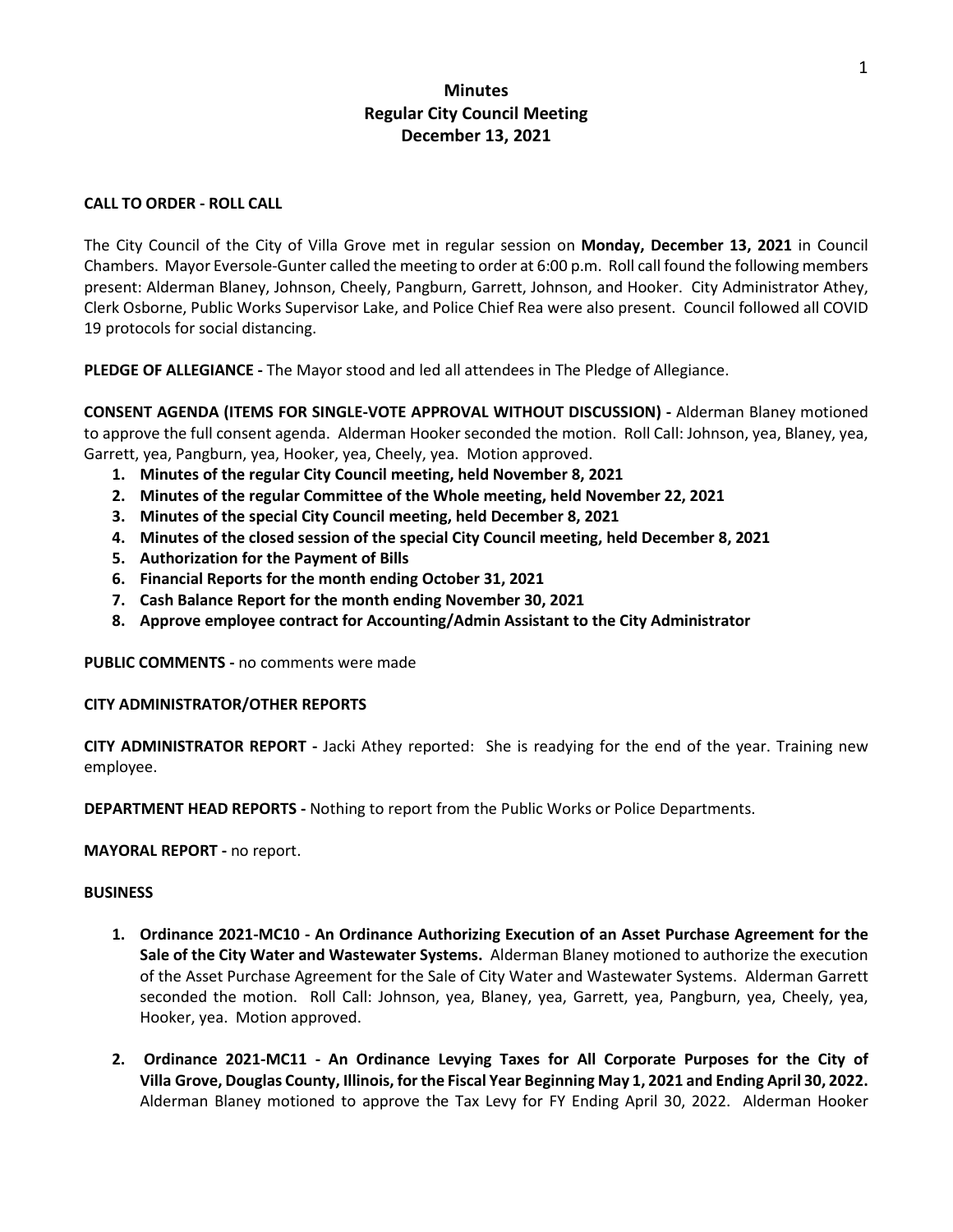## **Minutes Regular City Council Meeting December 13, 2021**

seconded the motion. Roll Call: Johnson, yea, Blaney, yea, Garrett, yea, Pangburn, yea, Cheely, yea, Hooker, yea. Motion approved.

- **3. Ordinance 2021-MC12 - An Ordinance Amending the Title XV, Chapter 155 of the Municipal Code of the City of Villa Grove, Douglas County, Illinois, to Provide for Residential Zoning Regulation of Solar Energy.**  Alderman Johnson motioned to approve Ordinance 2021-MC12. Alderman Cheely seconded the motion. Roll Call: Johnson, yea, Blaney, yea, Garrett, yea, Pangburn, yea, Cheely, yea, Hooker, yea. Motion approved.
- **4. Approve Schomburg & Schomburg Construction Co Inc change order no. 1 -** Alderman Garrett motioned to approve payment for change order no. 1 to Schomburg & Schomburg Construction (for change of dates of service only). Alderman Johnson seconded the motion. Roll Call: Johnson, yea, Blaney, yea, Garrett, yea, Pangburn, yea, Cheely, yea, Hooker, yea. Motion approved.
- **5. Approve Schomburg & Schomburg Construction Co Inc pay request no. 2-**Alderman Garrett motioned to approve payment for change order no. 2 to Schomburg & Schomburg Construction (for change of dates of service only). Alderman Johnson seconded the motion. Roll Call: Johnson, yea, Blaney, yea, Garrett, yea, Pangburn, yea, Cheely, yea, Hooker, yea. Motion approved.
- **6. Approve Cross Construction Inc change order no. 3 -** Alderman Blaney motioned to approve Cross Construction Inc Change order no. 3. Alderman Johnson seconded the motion. Roll Call: Johnson, yea, Blaney, yea, Garrett, yea, Pangburn, yea, Cheely, yea, Hooker, yea. Motion approved.
- **7. Approve Cross Construction Inc pay request no. 3 -** Alderman Garrett motioned to approve Cross Construction Inc payment for request no. 3. Alderman Blaney seconded the motion. Roll Call: Johnson, yea, Blaney, yea, Garrett, yea, Pangburn, yea, Cheely, yea, Hooker, no. Motion approved.
- **8. Approve IEPA Loan Request no. 5 -** Alderman Pangburn motioned to approve IEPA Loan Request no. 5. Alderman Cheely seconded the motion. Roll Call: Johnson, yea, Blaney, yea, Garrett, yea, Pangburn, yea, Cheely, yea, Hooker, yea. Motion approved.
- **9. Approve City Administrator's attendance to Winter/February ILCMA Conference -** Alderman Blaney motioned to approve attendance to this conference for CA Athey. Alderman Pangburn seconded the motion. Roll Call: Johnson, yea, Blaney, yea, Garrett, yea, Pangburn, yea, Cheely, yea, Hooker, yea. Motion approved.
- **10. Approve valve/gear order and compressor for Fire Department -** Alderman Garrett motioned to approve the valve/gear order and compressor for the Fire Department. Second was given by Alderman Johnson. Roll Call: Johnson, yea, Blaney, yea, Garrett, yea, Pangburn, yea, Cheely, yea, Hooker, yea. Motion approved.
- **11. Approve Hepatitis B vaccinations for Fire Dept. personnel -** Alderman Garrett motioned to approve the valve/gear order and compressor for the Fire Department. Second was given by Alderman Johnson. Roll Call: Johnson, yea, Blaney, yea, Garrett, yea, Pangburn, yea, Cheely, yea, Hooker, yea. Motion approved.